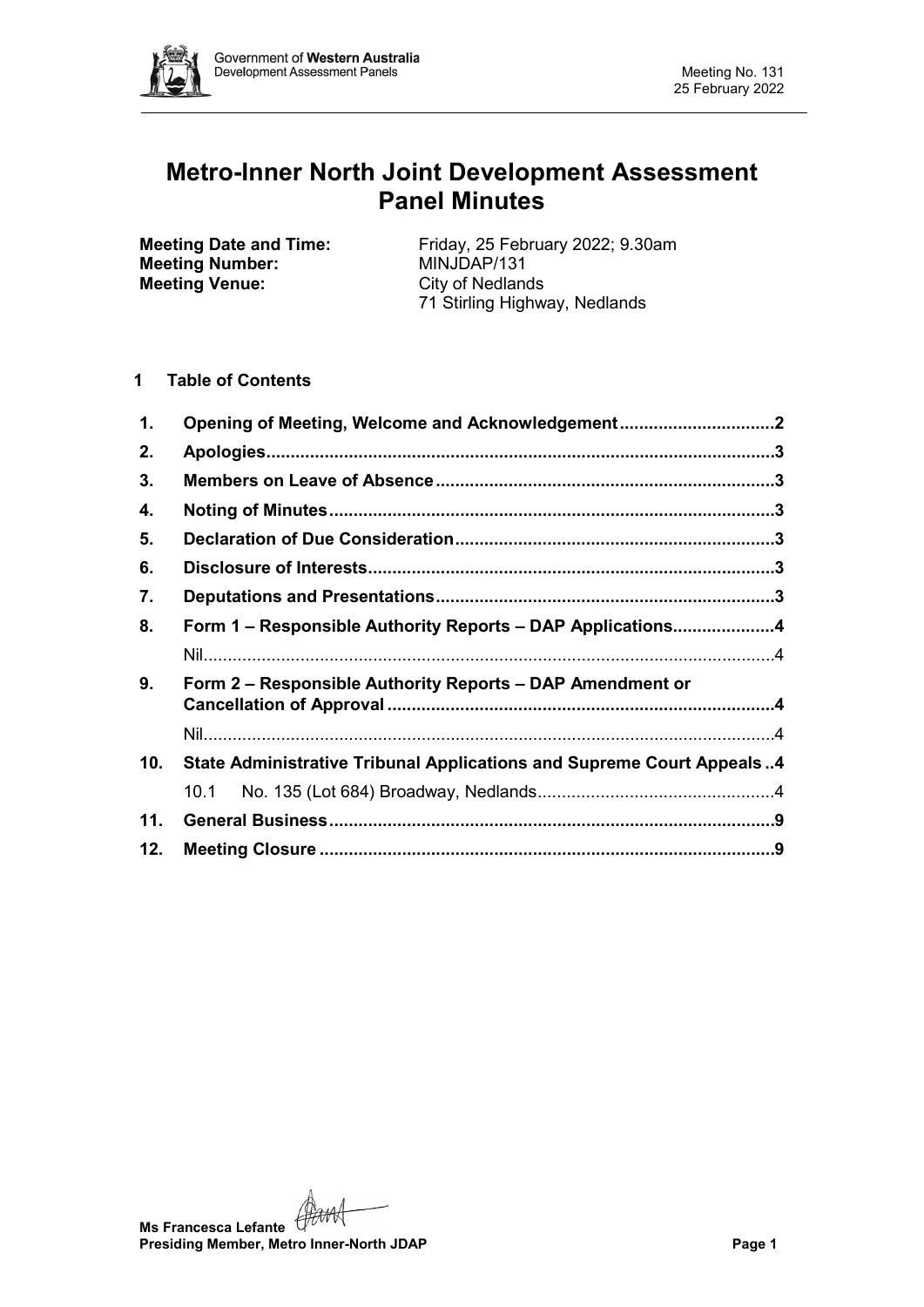

# **Attendance**

# **DAP Members**

Ms Francesca Lefante (Presiding Member) Ms Lee O'Donohue (Deputy Presiding Member) Mr John Syme (Third Specialist Member) Cr Blane Brackenridge (Local Government Member, City of Nedlands) Cr Kerry Smyth (Local Government Member, City of Nedlands)

#### **Officers in attendance**

Mr Roy Winslow (City of Nedlands) Mr Simon Bain (City of Nedlands) Ms Marissa Morskate (City of Nedlands)

#### **Minute Secretary**

Ms Leah Mehanni (City of Nedlands)

#### **Applicants and Submitters**

Mr Petar Mrdja (Urbanista Town Planning) Mr Alex McGlue (Lavan) Mr Mark Aaronson (maarch) Cr Andrew Mangano (City of Nedlands) Mr Fergus Bennett Mr Nick Gallet

#### **Members of the Public / Media**

There was eight (8) members of the public in attendance.

#### <span id="page-1-0"></span>**1. Opening of Meeting, Welcome and Acknowledgement**

The Presiding Member declared the meeting open at 9.35am on 25 February 2022 and acknowledged the traditional owners and paid respect to Elders past and present of the land on which the meeting was being held.

The Presiding Member announced the meeting would be run in accordance with the DAP Standing Orders 2020 under the *Planning and Development (Development Assessment Panels) Regulations 2011.*

#### **1.1 Announcements by Presiding Member**

The Presiding Member advised that in accordance with Section 5.16 of the DAP Standing Orders 2020 which states *'A person must not use any electronic, visual or audio recording device or instrument to record the proceedings of the DAP meeting unless the Presiding Member has given permission to do so.',* the meeting would not be recorded.

**Ms Francesca Lefante Presiding Member, Metro Inner-North JDAP Page 2**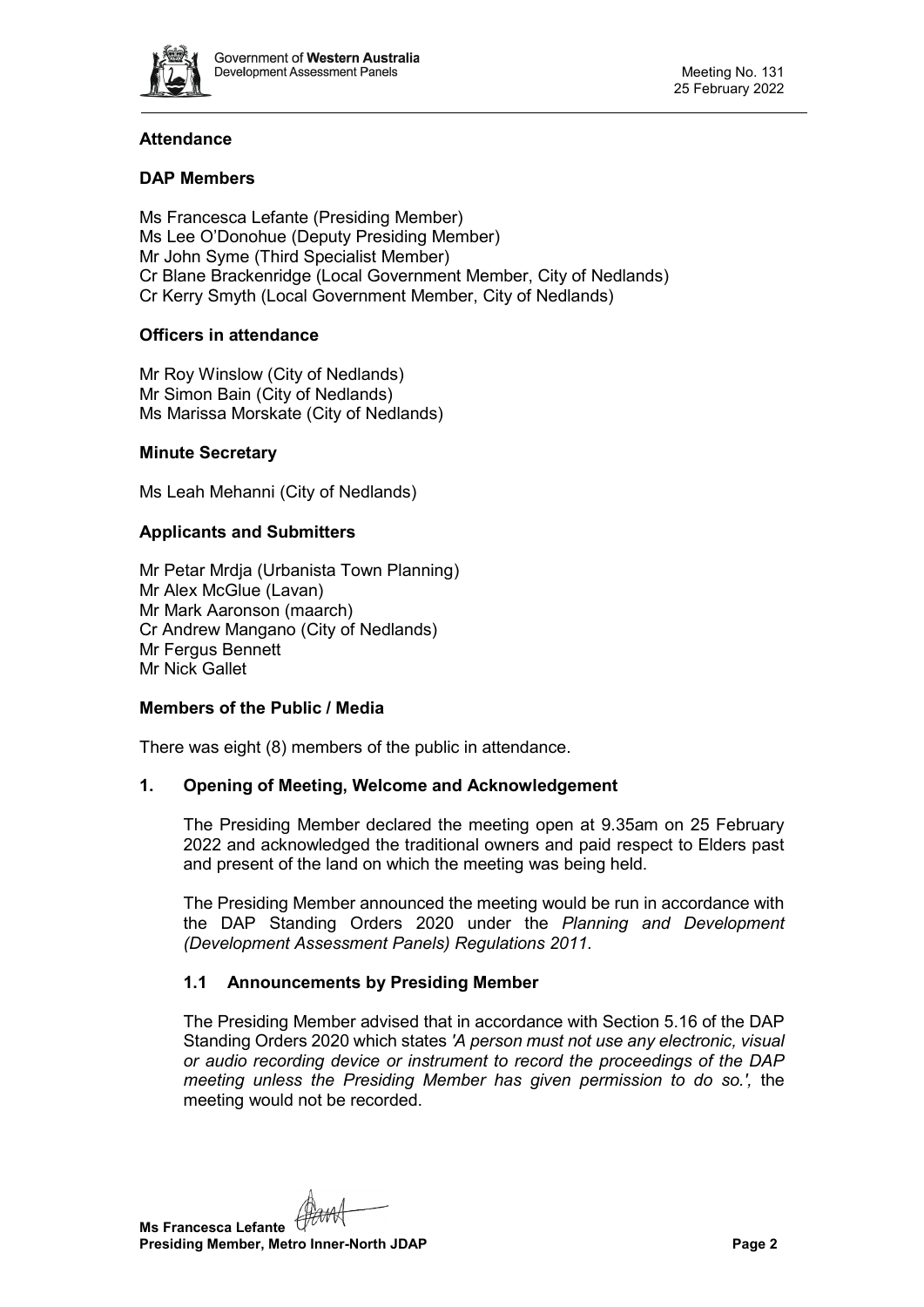

# <span id="page-2-0"></span>**2. Apologies**

Cr Fergus Bennett (Local Government Member, City of Nedlands)

# <span id="page-2-1"></span>**3. Members on Leave of Absence**

Nil

# <span id="page-2-2"></span>**4. Noting of Minutes**

DAP members noted that signed minutes of previous meetings are available on the [DAP website.](https://www.dplh.wa.gov.au/about/development-assessment-panels/daps-agendas-and-minutes)

# <span id="page-2-3"></span>**5. Declaration of Due Consideration**

The Presiding Member noted that an addendum to the agenda was published to include details of a DAP direction for further information and responsible authority response in relation to Item 10.1, received on 22 February 2022.

All members declared that they had duly considered the documents.

#### <span id="page-2-4"></span>**6. Disclosure of Interests**

In accordance with section 2.4.9 of the DAP Code of Conduct 2017, DAP Members, Cr Smyth and Cr Brackenridge, declared that they participated in a prior Council meeting in relation to the application at item 10.1. However, under section 2.1.2 of the DAP Code of Conduct 2017, Cr Smyth and Cr Brackenridge acknowledged that they are not bound by any previous decision or resolution of the local government and undertakes to exercise independent judgment in relation to any DAP application before them, which will be considered on its planning merits.

#### <span id="page-2-5"></span>**7. Deputations and Presentations**

- **7.1** Mr Fergus Bennett addressed the DAP in support of the recommendation for the application at Item 10.1 and responded to questions from the panel.
- **7.2** Mr Nick Gallet addressed the DAP in support of the recommendation for the application at Item 10.1 and responded to questions from the panel.
- **7.3** Cr Andrew Mangano (City of Nedlands) addressed the DAP in support of the recommendation for the application at Item 10.1 and responded to questions from the panel.
- **7.4** Mr Petar Mrdja (Urbanista Town Planning) addressed the DAP against the recommendation for the application at Item 10.1 and responded to questions from the panel.
- **7.5** Mr Mark Aaronson (march) addressed the DAP against the recommendation for the application at Item 10.1 and responded to questions from the panel.

**Ms Francesca Lefante Presiding Member, Metro Inner-North JDAP Page 3**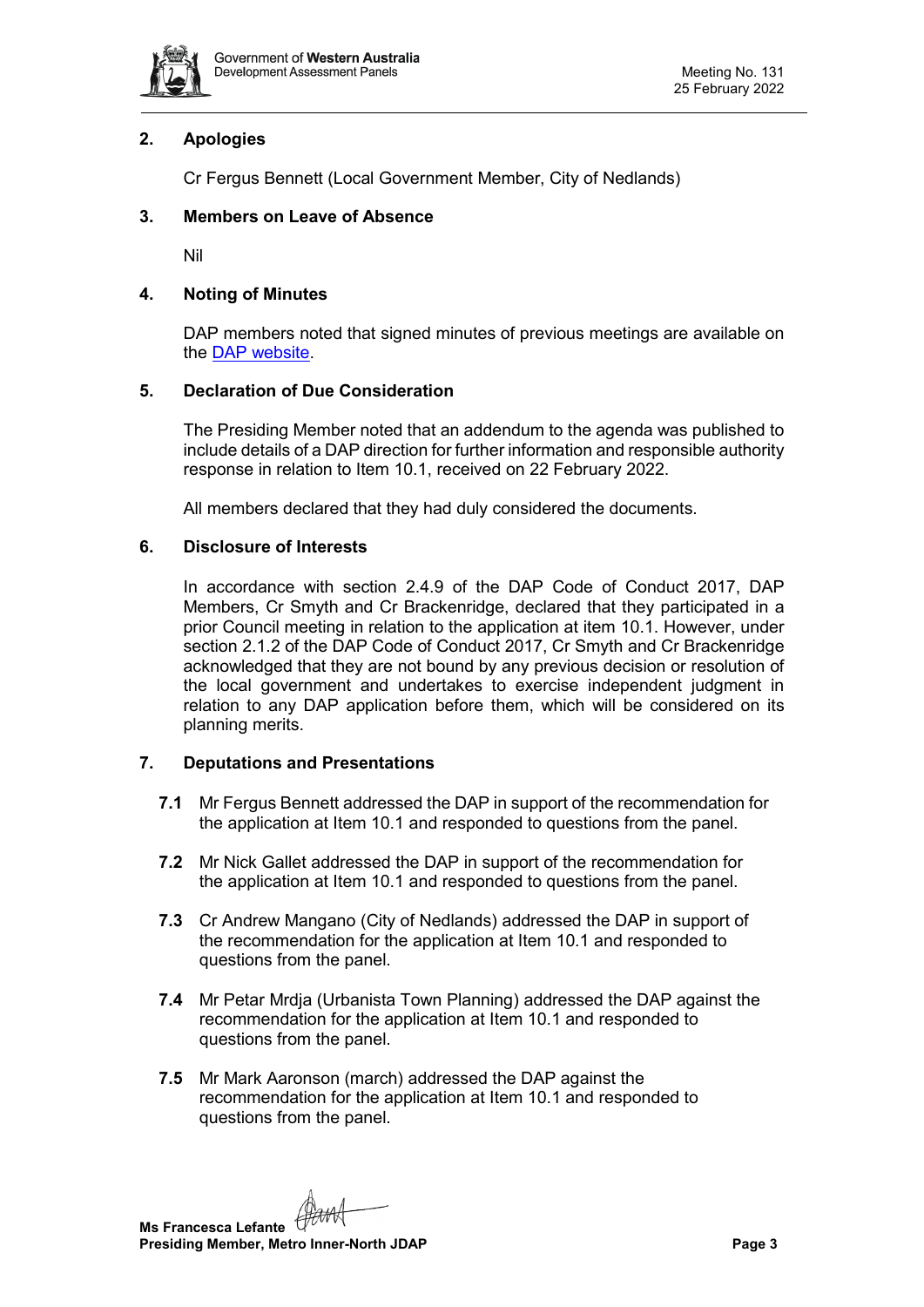

- **7.6** Mr Alex McGlue (Lavan) addressed the DAP against the recommendation for the application at Item 10.1 and responded to questions from the panel.
- **7.7** The City of Nedlands Officers addressed the DAP in relation to Item 10.1 and responded to questions from the panel.

#### <span id="page-3-0"></span>**8. Form 1 – Responsible Authority Reports – DAP Applications**

Nil

<span id="page-3-2"></span><span id="page-3-1"></span>**9. Form 2 – Responsible Authority Reports – DAP Amendment or Cancellation of Approval**

Nil

#### <span id="page-3-4"></span><span id="page-3-3"></span>**10. State Administrative Tribunal Applications and Supreme Court Appeals**

#### <span id="page-3-5"></span>**10.1 No. 135 (Lot 684) Broadway, Nedlands**

| Development Description:  | Reconsideration of Amendments to approved<br>Mixed Use Development                                                                                                                                                                                              |  |  |
|---------------------------|-----------------------------------------------------------------------------------------------------------------------------------------------------------------------------------------------------------------------------------------------------------------|--|--|
| Summary of Modifications: | Modified car parking with identification of the<br>$\bullet$<br>vacant bays used for the car stacker and the<br>addition of one extra car bay bringing the total<br>to 33 and 4 visitor bays.<br>Deletion of the 52m <sup>2</sup> resident gym and<br>$\bullet$ |  |  |
|                           | replacement with an 80m <sup>2</sup> Office, with<br>kitchenette, storage and toilet.                                                                                                                                                                           |  |  |
|                           | Provision of 2 commercial bins and bulk<br>$\bullet$<br>waste store on the northern side of the visitor<br>car bays.                                                                                                                                            |  |  |
|                           | Reduction in the size of Apartment 6 on the<br>$\bullet$<br>second level from 144m <sup>2</sup> to 91m <sup>2</sup> and<br>inclusion of a 66m <sup>2</sup> Communal Lounge and<br>18m <sup>2</sup> courtyard, totaling 85m <sup>2</sup> .                       |  |  |
|                           | The plot ratio increases to 2.30, from 2.28 as                                                                                                                                                                                                                  |  |  |
|                           | originally approved.                                                                                                                                                                                                                                            |  |  |
| Applicant:                | Urbanista Town Planning                                                                                                                                                                                                                                         |  |  |
| Owner:                    | <b>Griffin Group</b>                                                                                                                                                                                                                                            |  |  |
| Responsible Authority:    | City of Nedlands                                                                                                                                                                                                                                                |  |  |
| DAP File No:              | DAP/19/01655                                                                                                                                                                                                                                                    |  |  |

**Ms Francesca Lefante Presiding Member, Metro Inner-North JDAP Page 4 Page 4**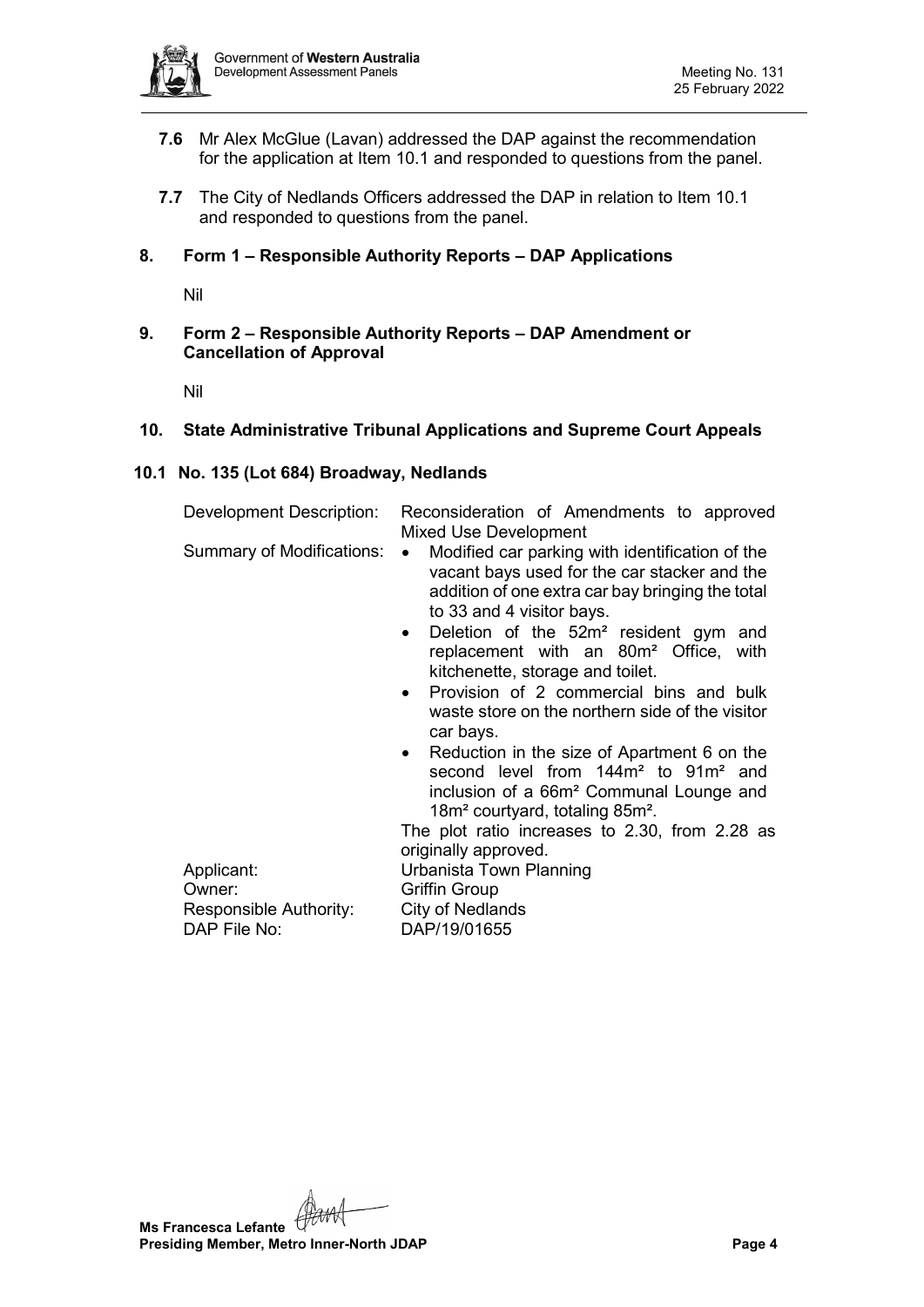

# **REPORT RECOMMENDATION**

**Moved by:** Cr Blane Brackenridge **Seconded by:** Cr Kerry Smyth

That the Metro Inner-North Joint Development Assessment Panel refuse that the DAP Application reference DAP/19/01655 as detailed on the DAP Form 2 dated 27 April 2021 is appropriate for consideration in accordance with regulation 17 of the Planning and Development (Development Assessment Panels) Regulations 2011 as the proposal represents substantial changes to the previous development approval as provided under s17(1)(c) of the Planning and Development (Development Assessment Panels) Regulations 2011.

#### **The Report Recommendation was put and LOST (2/3).**

- For: Cr Blane Brackenridge Cr Kerry Smyth
- Against: Ms Francesca Lefante Ms Lee O'Donohue Mr John Syme

#### **ALTERNATE MOTION**

**Moved by:** Ms Lee O'Donohue **Seconded by:** Mr John Syme

That the Metro Inner-North Joint Development Assessment Panel, pursuant to section 31 of the *State Administrative Tribunal Act 2004* in respect of SAT application DR 178 of 2021, resolves to:

- 1. **Accept** that the DAP Application reference DAP/19/01655 as detailed on the DAP Form 2 dated 27 April 2021, as amended on 13 January 2022, is appropriate for consideration in accordance with regulation 17 of the *Planning and Development (Development Assessment Panels) Regulations* 2011;
- 2. **Reconsider** its decision dated 20 August 2021 and **SET ASIDE the decision and substitute a new** decision for DAP Application reference DAP/19/01655 and Amended Development Plans (Attachment 2) in accordance with Clause 68 of Schedule 2 (Deemed Provisions) of the *Planning and Development (Local Planning Schemes) Regulations 2015* and the provisions of the City of Nedlands Local Planning Scheme No.3 and pursuant to clause 24(1) and 26 of the Metropolitan Region Scheme subject to the following conditions

#### **Amended conditions**

1. Amend Condition 3

"This approval is for Multiple Dwellings and Office. Development shall be in accordance with these land uses as defined within Local Planning Scheme No. 3, the approved plan(s), any other supporting information and conditions of approval."

**Ms Francesca Lefante Presiding Member, Metro Inner-North JDAP Page 5**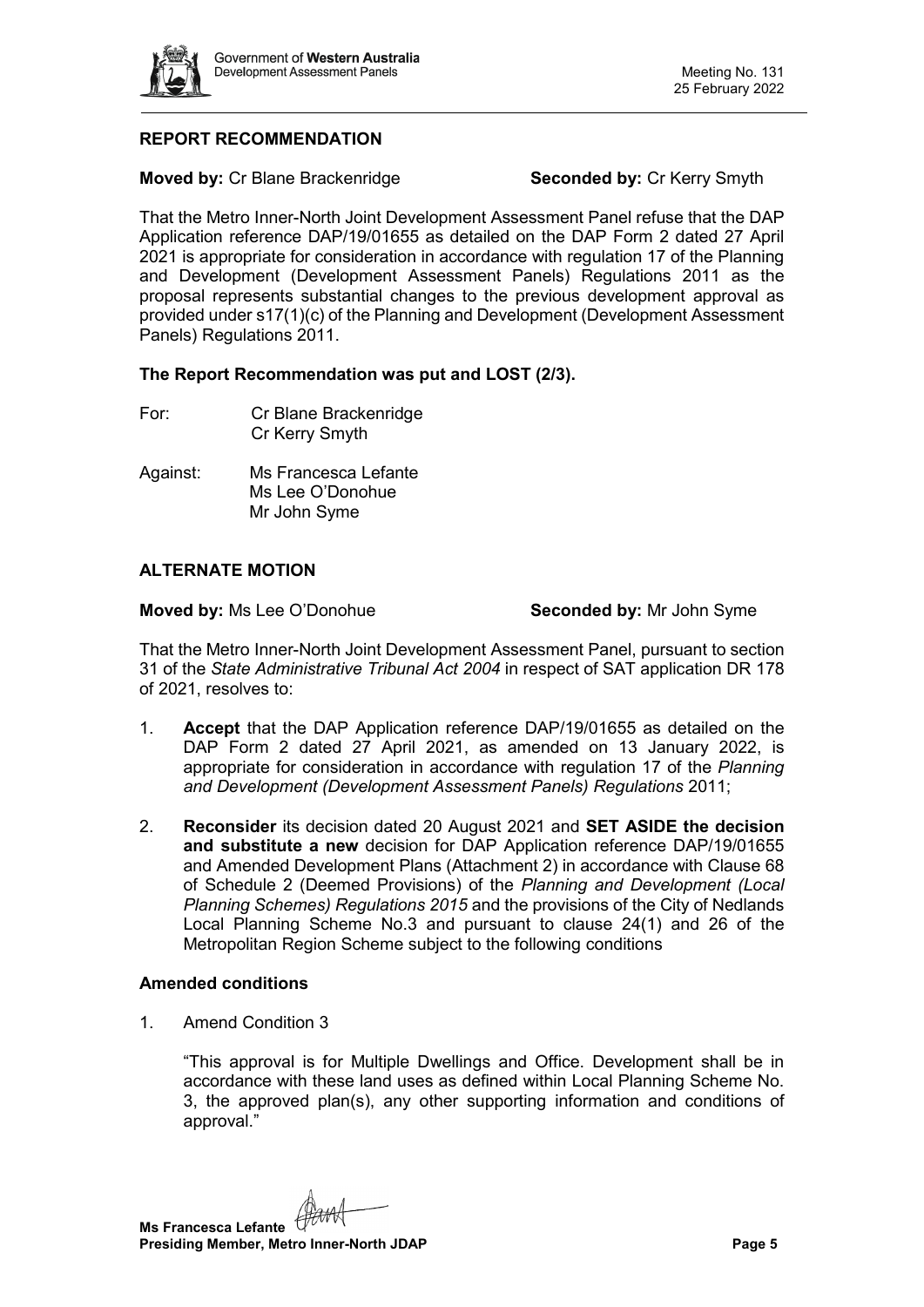

#### 2. Amend Condition 8

"The acoustic report prepared Hewshott Acoustics International and date stamped 13 January 2022 forms part of this approval. The recommendations contained within the acoustic report shall be implemented and adhered to for the lifetime of the development to the satisfaction of the City of Nedlands."

3. Amend Condition 12

"The waste management plan prepared by Talis Consultants and date stamped 13 January 2022 forms part of this development approval and shall be complied with at all times to the satisfaction of the City of Nedlands."

4. Amend Condition 14

"The landscape plan prepared by Propagule and date stamped 13 January 2022 forms part of this development approval and shall be implemented and maintained at all times to the satisfaction of the City of Nedlands."

5. Amend Condition 20

"At Building Permit Stage, four (4) Multiple Dwellings on the hereby approved development plans shall meet 'Silver Level' requirements as defined in the Liveable Housing Design Guidelines."

6. Delete Condition 13

"The Short-Term Accommodation Management Plan forms part of this approval. The approved Management plan is to be implemented, adhered to and updated, thereafter to the satisfaction of City of Nedlands."

#### **New Conditions:**

1. Insert new Condition 1

**"**Pursuant to clause 26 of the Metropolitan Region Scheme, this approval is deemed to be an approval under clause 24(1) of the Metropolitan Region Scheme."

2. Insert new Condition 8

"Prior to the commencement of excavation works, a Dilapidation Report prepared by a practising Structural Engineer should be submitted to the City of Nedlands for approval, and the owners of the adjoining properties listed below detailing the current condition and status of all buildings (both internal and external together with surrounding paved areas and rights of ways), including ancillary structures located upon these properties:

- a. Lot 8 (No.133) Broadway, Nedlands;
- b. Lot 685 (No.137) Broadway, Nedlands; and
- c. Lot 681 (No.66) Kingsway, Nedlands

**Ms Francesca Lefante Presiding Member, Metro Inner-North JDAP Page 6 Page 6**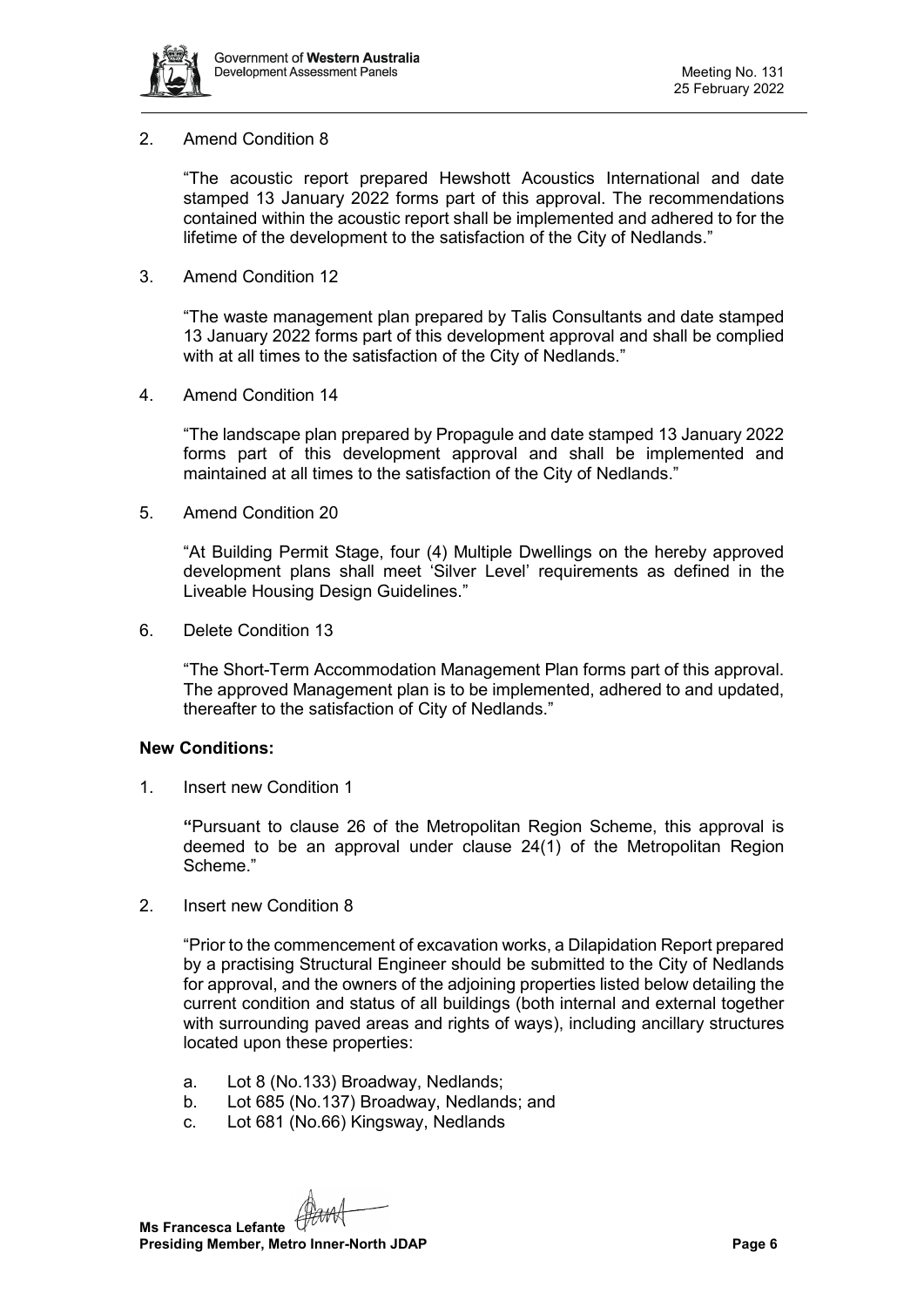

In the event that access for undertaking the dilapidation survey is denied by an adjoining owner, the applicant must demonstrate in writing to the satisfaction of the City of Nedlands that all reasonable steps have been taken to obtain access and advise the affected property owner of the reason for the survey and that these steps have failed. Landowners shall be notified in writing no less than 14 days prior to construction."

3. Renumber all conditions accordingly

#### **Amended advice notes**

1. Amend Advice Note 3

"In relation to Condition 11, the office and residential visitors car parking spaces are to be clearly marked as such"

2. Delete Advice Notes 12, 13, 14, 15, 23, 24, 25, 26, 30 and 39 as these relate to elements of the development that have been removed (food premises and short stay accommodation).

#### **The Alternate Motion was put and CARRIED (4/1).**

For: Ms Francesca Lefante Ms Lee O'Donohue Mr John Syme Cr Blane Brackenridge

Against: Cr Kerry Smyth

**REASON:** The majority of Panel members considered that the changes proposed by the amended plans, and when applied to the overall development, satisfy the provisions of DAP Regulation 17. Accordingly, the JDAP has jurisdiction to determine the proposal. The JDAP also determined that concerns relating to the application fees were not valid planning considerations, as per DAP Regulation 17.

In considering this proposal the Panel took into account the type and impact of the changes against the original proposal. The changes from short term to permanent accommodation were considered acceptable noting the retention of the residential use. The building footprint is the same, and increased setbacks and balcony orientation to Broadway are thought to improve the compatibility with surrounding sites.

The change to communal open space in terms of design, configuration and location was considered acceptable. It was noted that whilst the relocated communal area is now at the rear of the building, the area of outdoor space is smaller than previously approved and considered use is less than the proposed internal communal area. As such, Panel members were satisfied with the details contained in the acoustic report and provision of external landscaping, noting the RAR technical assessment determined that the objective was met.

Changes to on-site parking ensures dedicated parking for residents, commercial and visitors, with no change to the vehicle access point to the street.

**Ms Francesca Lefante Presiding Member, Metro Inner-North JDAP Page 7 Page 7**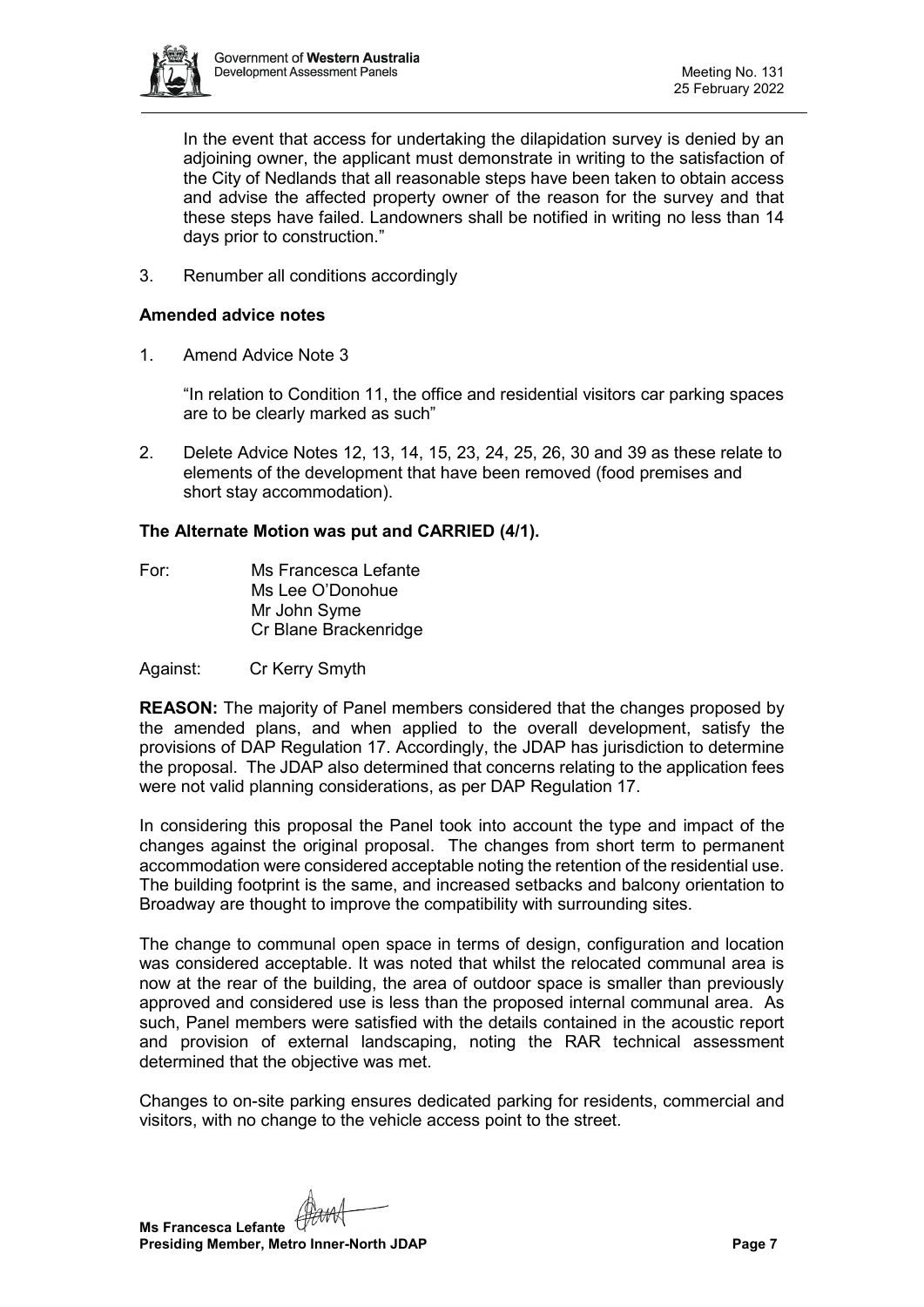

The proposed change to commercial office at ground floor is consistent with the mixeduse proposal and will provide streetscape interaction. The size, configuration and layout is suitable for an office and will be capable of accommodating a range of appropriate commercial activities.

The majority of Panel members formed the view that the proposal, as amended, preserved the essence of the original approval, satisfied the DAP Reg 17 provisions and could accordingly be supported.

The Presiding Member noted the following SAT Applications -

| <b>Current SAT Applications</b> |                               |                                                                                                                                            |                                                                         |                       |  |  |  |  |  |
|---------------------------------|-------------------------------|--------------------------------------------------------------------------------------------------------------------------------------------|-------------------------------------------------------------------------|-----------------------|--|--|--|--|--|
| File No. &<br>SAT<br>DR No.     | <b>LG Name</b>                | <b>Property Location</b>                                                                                                                   | <b>Application</b><br><b>Description</b>                                | <b>Date</b><br>Lodged |  |  |  |  |  |
| DAP/19/01651<br>DR160/2020      | of<br>City<br><b>Nedlands</b> | Lot 1 (80) Stirling<br>Highway, Lots 21-<br>23(2, 486)<br>Florence Road and<br>Lots 33 & 33 (9&7)<br>Street.<br>Stanley<br><b>Nedlands</b> | <b>Shopping Centre</b>                                                  | 21/07/2020            |  |  |  |  |  |
| DAP/21/02050<br>DR21/1245       | of<br>City<br>Stirling        | 3 <sup>7</sup><br>(No.27)<br>Lot<br>Pimlott Street & Lot  <br>4 (No.1) Greenacre<br>Street, Dianella                                       | Child<br>Care<br><b>Premises</b>                                        | 21/12/2021            |  |  |  |  |  |
| DAP/21/02084<br>DR9/2022        | of<br>City<br><b>Nedlands</b> | (99)<br>Lot<br>541<br>Broadway,<br><b>Nedlands</b>                                                                                         | Mixed<br><b>use</b><br>development<br>comprising 21 units<br>and a cafe | 14/01/2022            |  |  |  |  |  |

The Presiding Member noted the following Supreme Court Appeals –

| <b>Current Supreme Court Appeals</b> |                     |                                          |                                                                                                      |                        |  |  |  |  |
|--------------------------------------|---------------------|------------------------------------------|------------------------------------------------------------------------------------------------------|------------------------|--|--|--|--|
| File No.                             | LG                  | <b>Property Location</b>                 | <b>Application</b>                                                                                   | <b>Date</b>            |  |  |  |  |
|                                      | <b>Name</b>         |                                          | <b>Description</b>                                                                                   | Lodged                 |  |  |  |  |
| DAP/20/01884<br>CIV 1791 of<br>2021  | City of<br>Stirling | Lot 100 Field<br>Street, Mount<br>Lawley | 24 multiple dwellings<br>and six (6) grouped<br>dwellings                                            | 11<br>February<br>2021 |  |  |  |  |
| DAP/19/01722<br>CIV 2311 of<br>2021  | City of<br>Stirling | Lot 1 (331) West<br>Coast Drive, Trigg   | Mixed Use<br>Development - Six<br>(6) Multiple Dwellings<br>and One (1)<br><b>Commercial Tenancy</b> | 3<br>December<br>2021  |  |  |  |  |

**Ms Francesca Lefante Presiding Member, Metro Inner-North JDAP Page 8**